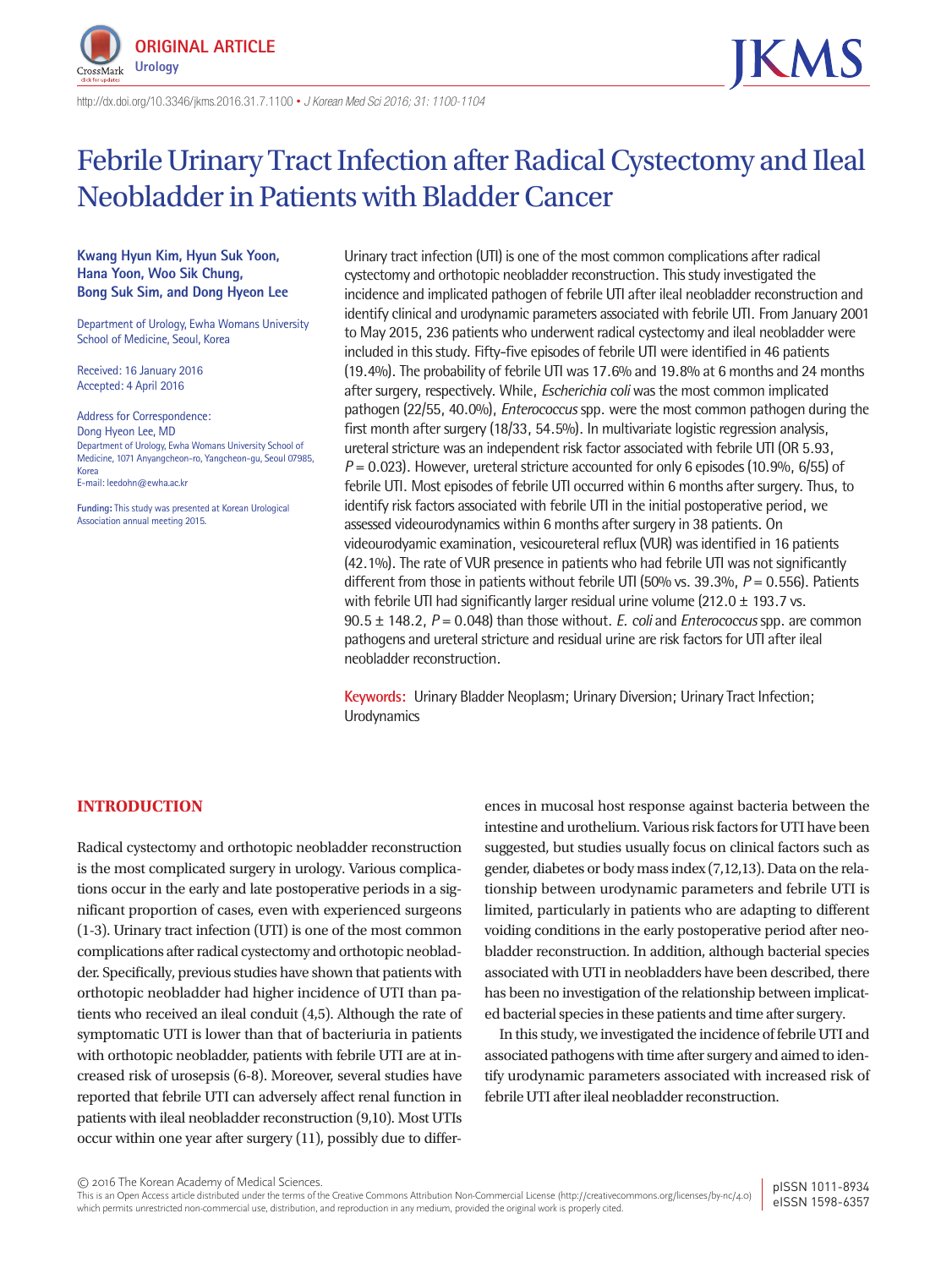## **MATERIALS AND METHODS**

### **Patients and surgical procedure**

A review of medical records identified 296 patients who underwent radical cystectomy and urinary diversion for bladder cancer from January 2001 to May 2015 at our institution. Of the 296 patients, a total of 236 patients who underwent radical cystectomy and ileal neobladder were included in this study. All operations were performed with the standard open surgical approach. A Studer pouch was used for orthotopic substitution (14) and ureteroileal anastomosis was performed using the Nesbit technique. All patients were treated with prophylactic antibiotics, which usually included 7 days of second generation cephalosporin and 5 days of metronidazole, intravenously. Preoperative bowel preparation with 4 liters of oral polyethylene glycol was routinely performed. Ureteral stents were removed on postoperative day 7; however nonstented ureteroileal anastomosis was performed from August 2014, thus ureteral stents were not placed at the time of surgery in 51 patients. Urethral catheters were maintained for 10-14 days after surgery. All patients were educated to adequately empty the neobladder and achieve a desired volume of 400-500 mL without incontinence.

### **Measurement and definitions**

Clean catch urine samples were obtained according to standard sterile procedures for cultures and antimicrobial susceptibility testing. Febrile UTI was defined as a positive urine culture with at least 10<sup>4</sup> colony-forming units per milliliter of urine and an elevated body temperature (≥ 38°C). Sepsis was defined in accordance with the updated clinical criteria in The Third International Consensus Definitions for Sepsis and Septic Shock (Sepsis-3): increase in the Sequential Organ Failure Assessment (SOFA) score of 2 points or more (15). All patients with febrile UTI were admitted and treated by intravenous broad spectrum antibiotics. Susceptibility tests were used to guide antibiotic choice in patients who did not respond to the initial antibiotics treatment.

#### **Videourodynamic study**

From November 2013, we performed video urodynamic testing at 3-6 months after surgery as part of a comprehensive functional evaluation of ileal neobladder. Multichannel urodynamic system (MMS Solar, Medical Measurement System, Enschede, The Netherlands) was used for urodynamics and all methods, definition, and units conformed to the standards proposed by the International Continence Society. The urodynamic parameters included the maximal cystometric capacity, residual volume, maximal flow rate, compliance, and detrusor pressure at maximum flow rate. Incidence and characteristics of vesicoureteral reflux (VUR) were also evaluated.

### **Statistical analysis**

Every episode of febrile UTI was identified during follow up. We also identified patients with positive blood cultures for same bacteria or sepsis. We investigated the associated pathogens in association with time after surgery. Quantitative variables were compared using Student's-*t* test and qualitative variables were compared using  $\chi^2$  and Fisher's exact tests. The probability of febrile UTI was evaluated using Kaplan-Meier methods. Multivariate logistic regression analysis was conducted to identify risk factors associated with the development of febrile UTI after ileal neobladder reconstruction. The Statistical Package for Social Science for Windows, version 18.0 (SPSS, Chicago, IL, USA) was used for all statistical analyses. A *P* value < 0.05 was considered significant, and all *P* values were two-sided.

## **Ethics statement**

The study protocol was approved by the Ewha Womans University Mokdong Hospital institutional review board (2015-10-010- 001). Informed consent was waived due to retrospective design.

## **RESULTS**

The characteristics of all 236 patients are summarized in Table 1. During the median follow up period of 25 months (IQR, 18- 37), 55 episodes of febrile UTIs were identified in 46 patients (19.4%). Six episodes were associated with positive blood cultures with same pathogen. Sepsis occurred in 2 patients. Seven patients (2.9%) developed multiple episodes of febrile UTI. Of 55 episodes of febrile UTIs, 33 (61.1%) occurred within 1 month after surgery; eleven (20.3%) and 4 (7.4%) episodes developed at 1-3 months and 3-6 months after surgery, respectively. Overall, 88% of febrile UTIs occurred within 6 months after surgery. The probability of febrile UTI was 17.6% and 19.8% at 6 months and 24 months after surgery, respectively. Overall, *Escherichia coli* was the most common implicated pathogen (40.0%, 22/55). However, of the 33 episodes that occurred within the first month after surgery, *Enterococcus* spp. were the most frequently isolated organism (54.5%, 18/33) (Fig. 1).

|  | <b>Table 1.</b> Characteristics of patients |  |  |
|--|---------------------------------------------|--|--|
|--|---------------------------------------------|--|--|

| Parameters                  | <b>Overall</b>  | Febrile UTI (-)<br>$(n = 190)$ | Febrile UTI $(+)$<br>$(n = 46)$ | P value |
|-----------------------------|-----------------|--------------------------------|---------------------------------|---------|
| Age, yr, mean $\pm$ SD      | 62.1 $\pm$ 10.3 | 61.9 $\pm$ 10.3                | 63.0 $\pm$ 10.5                 | 0.536   |
| BMI, $kg/m2$                | $24.5 + 2.8$    | $24.5 + 2.8$                   | $24.4 + 2.8$                    | 0.860   |
| Gender, No. (%)             |                 |                                |                                 | 0.124   |
| Male                        | 210 (89.0)      | 172 (90.5)                     | 38 (82.6)                       |         |
| Female                      | 26(11.0)        | 18(9.5)                        | 8(17.4)                         |         |
| HTN, No. (%)                | 83 (35.2)       | 68 (35.8)                      | 15 (32.6)                       | 0.685   |
| DM, No. (%)                 | 42 (17.8)       | 33 (17.4)                      | 9(19.6)                         | 0.727   |
| Ureteral stricture, No. (%) | 7(3.0)          | 3(1.6)                         | 4(8.7)                          | 0.028   |

UTI, urinary tract infection; BMI, body mass index; HTN, hypertension; DM, diabetes mellitus.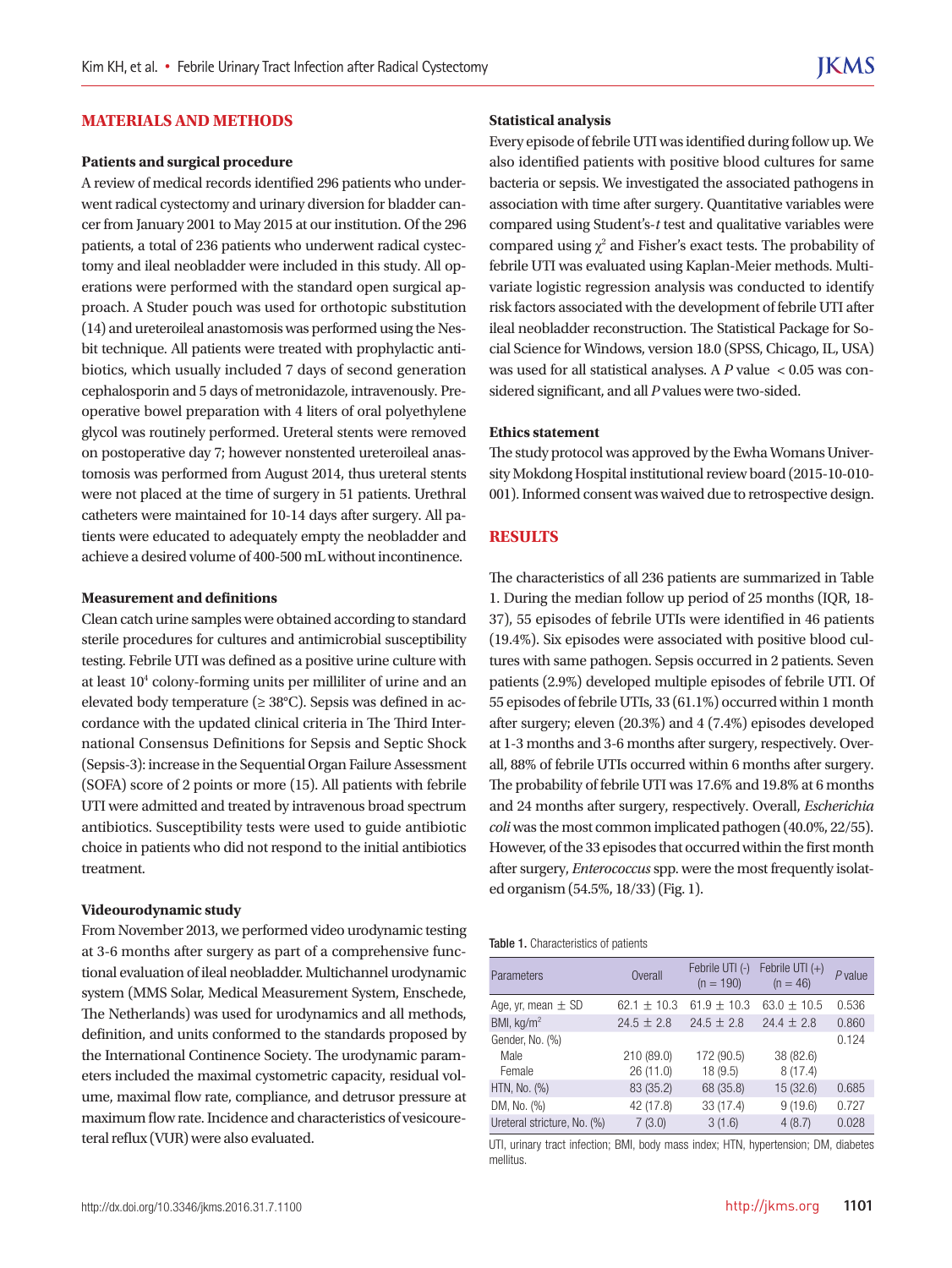

Fig. 1. Frequencies of implicated pathogen according to postoperative period.

Table 2. Multivariate logistic regression analysis to identify risk factor associated with febrile UTI after neobladder reconstruction

| <b>Parameters</b>        | Multivariate        |         |  |
|--------------------------|---------------------|---------|--|
|                          | <b>HR</b>           | P value |  |
| Age                      | $1.01(0.97 - 1.04)$ | 0.502   |  |
| Gender (female vs. male) | $2.20(0.88-5.49)$   | 0.088   |  |
| BMI                      | $0.99(0.88 - 1.11)$ | 0.952   |  |
| <b>HTN</b>               | $0.76(0.37 - 1.56)$ | 0.464   |  |
| <b>DM</b>                | $1.09(0.43 - 2.74)$ | 0.847   |  |
| Ureteral stricture       | $5.93(1.28-27.52)$  | 0.023   |  |

BMI, body mass index; HTN, hypertension; DM, diabetes mellitus.

Several parameters were compared between patients with and without febrile UTI (Table 1). Patients with febrile UTI had a significantly higher incidence of ureteral stricture (8.7% vs. 1.6%, *P* = 0.028). There were no between-group differences in age at surgery, gender, body mass index, presence of hypertension or diabetes. In a multivariate analysis, only ureteral stricture was an independent risk factor associated with the development of febrile UTI (OR 5.93, *P* = 0.023) (Table 2). Although ureteral stricture independently affected the development of febrile UTI, only 6 episodes (10.9%, 6/55) were associated with ureteral stricture overall, and 4 of these episodes occurred 6 months after surgery.

To identify risk factors associated with febrile UTI in the initial postoperative period, we assessed videourodynamics within 6 months after surgery in 38 patients included in our study cohort (Table 3). Of the 38 patients, 10 had a febrile UTI within 6 months after surgery and none had ureteral stricture. On videourodynamic evaluation, maximal cystometric capacity, maximal flow rate, compliance, and detrusor pressure at maximum flow rate were not significantly different between patients with and without febrile UTI. Patients with febrile UTI had larger reTable 3. Videourodynamic parameters at 3-6 months after ileal neobladder reconstruction

| Urodynamic parameters                            | Febrile UTI (-)<br>$(n = 28)$ | Febrile UTI $(+)$<br>$(n = 10)$ | <i>P</i> value |
|--------------------------------------------------|-------------------------------|---------------------------------|----------------|
| Maximal capacity, mL                             | $438.5 \pm 126.8$             | 448.2 $\pm$ 181.1               | 0.854          |
| Detrusor pressure at Qmax,<br>cmH <sub>2</sub> O | $20.1 + 13.2$                 | $14.6 + 12.2$                   | 0.409          |
| Maximal flow rate, mL/sec                        | $15.0 + 9.8$                  | $14.0 + 12.2$                   | 0.799          |
| Residual urine, cc                               | $90.5 \pm 148.2$              | $212.0 \pm 193.7$               | 0.048          |
| Compliance, mL/cmH <sub>2</sub> O                | $29.9 \pm 24.0$               | $26.6 \pm 18.6$                 | 0.694          |
| VUR<br>Present<br>Absent                         | 17(60.7)<br>11 (39.3)         | 5(50.0)<br>5(50.0)              | 0.556          |

UTI, urinary tract infection; VUR, vesicoureteral reflux.

sidual urine volume than those without  $(212.0 \pm 193.7 \text{ vs. } 90.5$  $\pm$  148.2, *P* = 0.048). VUR was identified in 25 renal units (32.9%) in 16 patients (42.1%). VUR was bilateral in 9 patients and grade III or higher in 10 renal units (13.1%). The rate of VUR presence in patients who had febrile UTI was not significantly different from those in patients without febrile UTI (50% vs. 39.3%, *P* = 0.556). Of 16 patients with VUR, patients with low compliance  $(< 20 \text{ mL/cm H}_2\text{O})$  were more likely to experience febrile UTI than patients with normal compliance (57.1%, 4/7 vs. 11.1%, 1/9), but the difference was not statistically significant ( $P = 0.106$ ).

## **DISCUSSION**

In the present study, we examined 236 patients who underwent radical cystectomy and ileal neobladder. Although febrile UTI occurred in a significant proportion of patients who underwent radical cystectomy and neobladder reconstruction, most febrile UTIs developed in the early postoperative period, a finding consistent with previous studies (8,11). The observed decline in the incidence of UTI over time after surgery might make UTI seem less important at long term follow up. However, recurrent UTI increases the risk of developing urosepsis (7) and quality of life can be impaired in patients with symptomatic UTI (16). Moreover, febrile UTI has the potential to affect renal function outcomes regardless of type of urinary diversion (9,10,17). Nishikawa et al. (10) suggested that inflammation or bacteriuria associated with symptomatic UTI might influence renal function deterioration irrespective of urinary tract obstruction.

Ureteroiliac stricture can affect both febrile UTI and renal function deterioration. In this study, ureteral stricture was the only independent risk factor associated with febrile UTI. However, ureteral stricture accounted for only a small proportion of febrile UTIs and most episodes developed within 6 months after surgery irrespective of ureteral stricture. This finding suggests the possibility that febrile UTI might be associated with immature urodynamics of the neobladder in the early postoperative period.

In this study, we performed a subgroup analysis of patients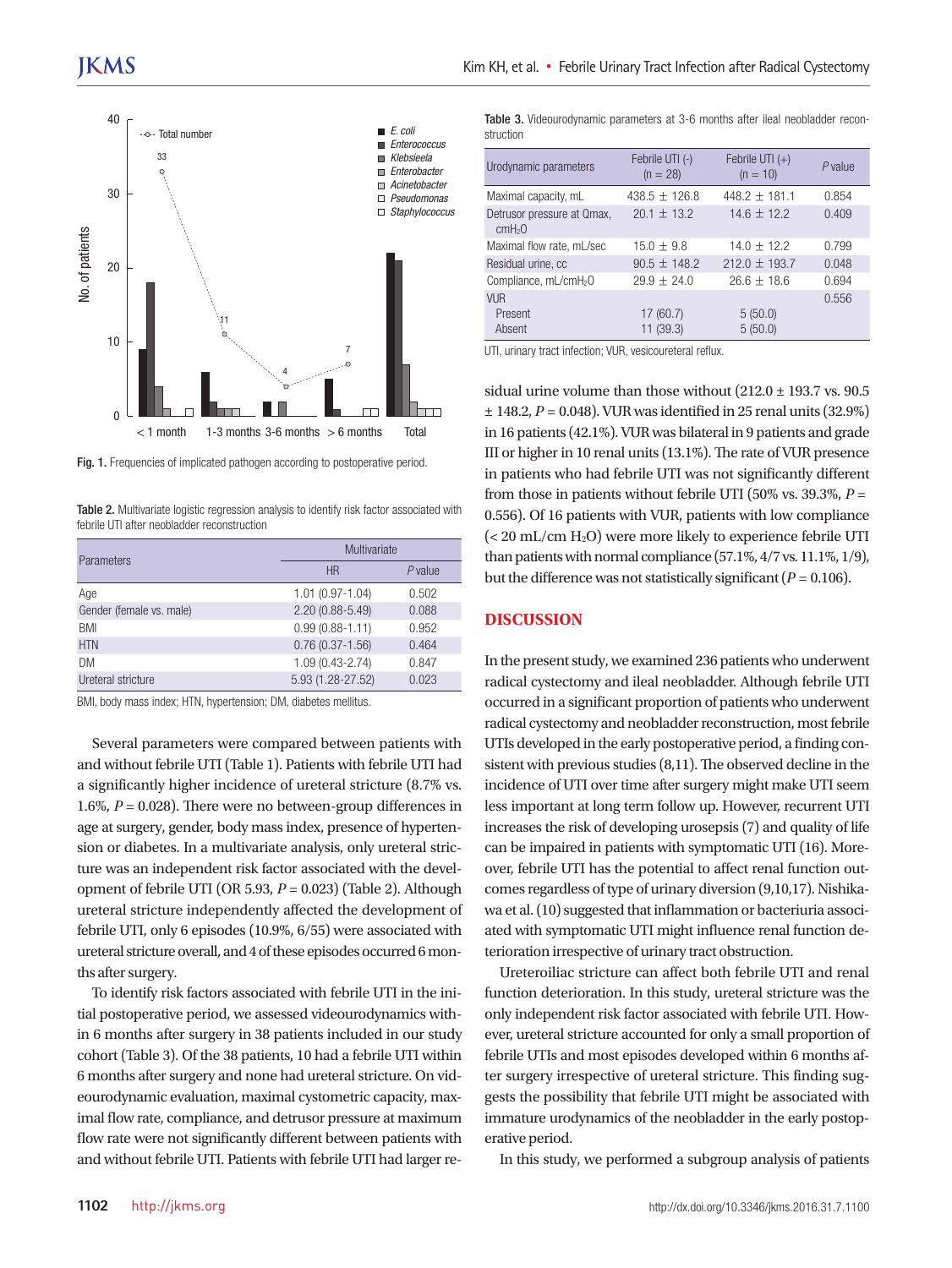who had videourodynamic examination. All tests were performed within 6 months after surgery to reflect the initial urodynamic features of the neobladder. Patients with a febrile UTI in the early postoperative period had larger post-void residual urine volume. This finding is in line with previous studies, which reported that complete emptying of the neobladder reduces bacterial colonization and larger post-void residual urine volume is significantly related to febrile UTI (9,18). These findings strongly indicate that active postoperative education for emptying the neobladder and regular follow up are both necessary.

The need for an anti-reflux mechanism has been the subject of controversy. A recent single center randomized study demonstrated that an anti-reflux system did not have a significant impact on either renal function change or the development of symptomatic UTIs (19). In our results, approximately 40% of patients had VUR at videourodynamic evaluation. While the incidence of febrile UTI was not higher in patients with VUR, greater than half of patients with VUR and low compliance experienced febrile UTI. Although the compliance profile is expected to improve with the decline in intravesical pressure at follow up, this finding suggests that low compliance may increase the risk of febrile UTI in patients with VUR. Follow up urodynamic examination could reveal the change of compliance and persistence of VUR with maturation of the neobladder.

Several studies have identified bacterial species involved in UTI after neobladder reconstruction (6,8,11,18). Among the various uropathogenic species, *Escherichia coli* is the most common pathogen in most studies, in line with our results. However, *Enterococcus* spp. were the most common pathogen associated with febrile UTI within the first month after surgery in our study. The difference could be simply due to incomplete bowel preparation with residual microbial flora in the ileal segment of the neobladder. Although Large et al. (20) reported that omitting mechanical bowel preparation did not increase the risk of postoperative UTI in patients undergoing radical cystectomy and urinary diversion, greater than half of the patients in their study were treated with ileal conduit. Antibiotic prophylactic regimens may have also contributed to this result. *Enterococcus* spp. are not fully sensitive to second generation cephalosporin, which was used as a prophylactic antibiotic in our cohort and may have led to temporary predominance of *Enterococcus* spp. in the early postoperative period. However, we are not able to fully explain postoperative UTI with residual burden or species of bacteria in the bowel segment used for neobladder reconstruction. Although the colon is the primary site of microbial colonization (21), colonic neobladder is associated with lower rates of UTI than ileal neobladder (8,18). These findings suggest that postoperative UTI after neobladder surgery might be influenced by environmental conditions such as the inflammatory response or mucosal structure of the bowel segment rather than the bacterial population burden. The underlying mechanism

for the greater incidence of bacteriuria in ileal neobladder compared to colonic neobladder is unknown. Wullt et al. (22) demonstrated that the mucosal response to colonization of uropathogens is more prominent in ileal neobladders than colonic neobladders. Histologic findings of neobladder ileal mucosae show structural modification (6), and prolonged contact with urine may change the mucosal structure or inflammatory response of neobladder mucosae. Changes in expression patterns of specific receptors for pathogen recognition or innate immune activation may have contributed to not only selection of certain uropathogens but also the observed decline in the incidence of UTI with time after surgery.

This study had several limitations. It was a retrospective study and follow up time was relatively short. Information on follow up urine cultures after surgery was incomplete and we did not investigate the incidence and significance of asymptomatic bacteriuria. Videourodyamic testing was not performed in all patients. In addition, serial follow up of urodynamic evaluation was not available. Serial urodynamic examinations might improve our understanding of the change of urodynamic parameters and their association with VUR and UTI at long term follow up. Further research using biospecimens such as neobladder mucosae or urine microbiotas is necessary and may reveal differential gene expression according to prolonged contact with urine and environmental changes in the neobladder.

In conclusion, although febrile UTI is a common complication after radical cystectomy and ileal neobladder reconstruction, most episodes of febrile UTI occurred within 6 months after surgery. Febrile UTI occurred more frequently in patients with large residual urine volume. Active postoperative education for adequate neobladder emptying is important to prevent febrile UTI during the early postoperative period. While *Escherichia coli* is the most common cause of febrile UTI, *Enterococcus* spp. were the most common microorganism isolated during the first month after surgery.

## **DISCLOSURE**

The authors have no potential conflicts of interest to disclose.

# **AUTHOR CONTRIBUTION**

Study concept and design: Kim KH, Lee DH. Data acquisition: Kim KH, Yoon HS. Data analysis: Kim KH, Yoon HS. Drafting manuscript: Kim KH. Revision of the manuscript: Yoon H, Chung WS, Shin BS, Lee DH.

### **ORCID**

Kwang Hyun Kim http://orcid.org/0000-0002-6264-5109 Hyun Suk Yoon http://orcid.org/0000-0003-1806-3539